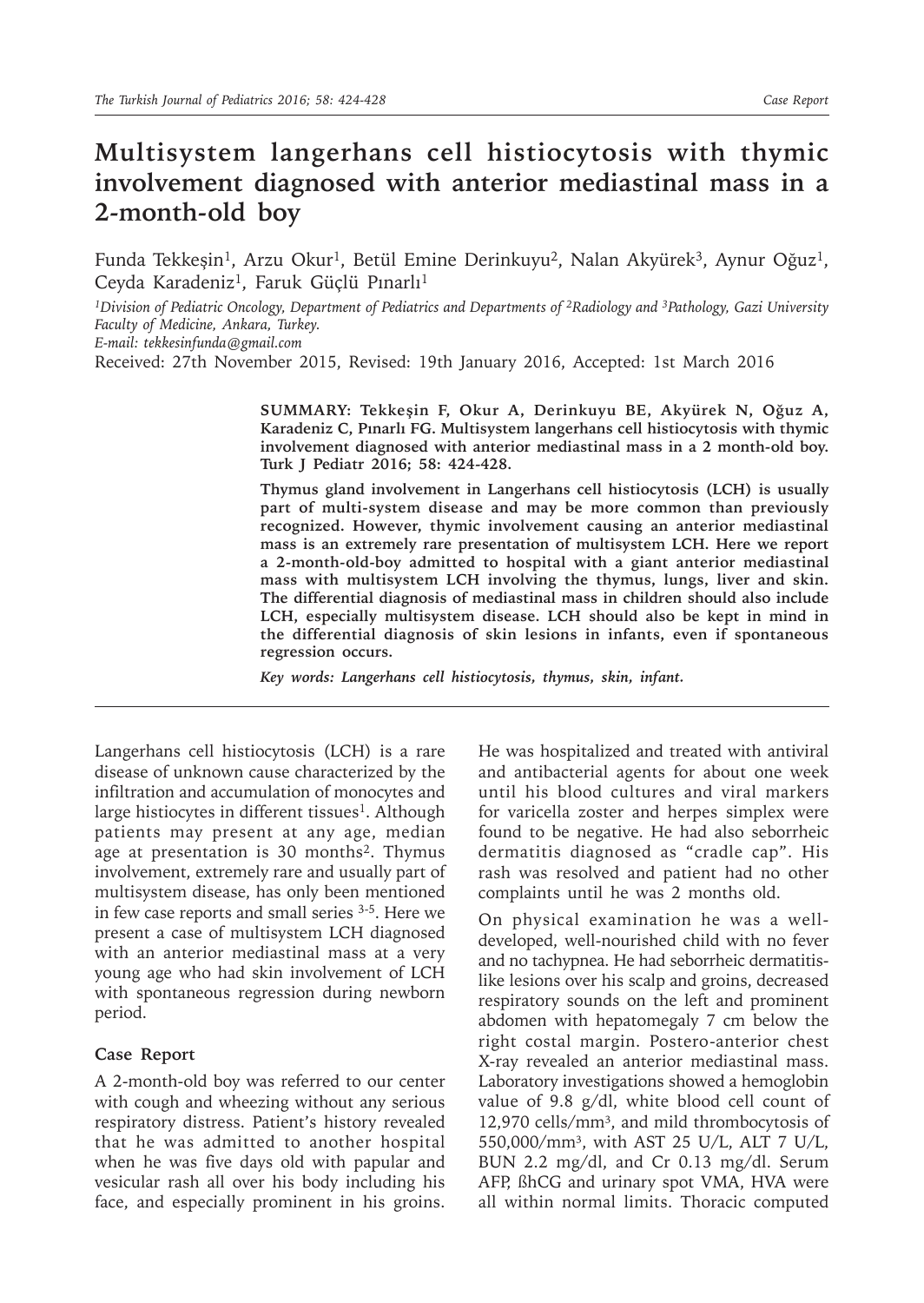tomography (CT) revealed a highly vascularized, hyperdense anterior superior mediastinal mass of 75x46 mm in diameter with heterogeneous contrast enhancement (Fig. 1A) and also hypodense nodular lesions with the biggest of 10 mm in diameter throughout the lungs. There was also interstitial ground glass appearance all over the lungs. Abdominal CT scan showed multiple nodular hypodense lesions inside the liver with the biggest being 12 mm in diameter (Fig. 1D). There were no pathological lymph nodes or signs of bone involvement in thoracal and abdominal CT images. An ultrasound guided trucut biopsy was obtained from the mediastinal mass. Histopathological examination showed that the lesion was composed of clefted, grooved, irregular or convoluted nuclei with fine chromatin, one or more small nucleoli and moderate to abundant quantities of eosinophilic cytoplasm admixed with eosinophils. Immunohistochemically, the lesional cells were positive for Langerin, CD 1a and S-100, but negative for CD30, CD20, CD3, myeloperoxidase and EMA (Figs. 2A,B,C). Although normal thymus tissue can also contain Langerhans cells positive for CD1a and Langerin, light microscopy findings revealing a neoplastic lesion combined with immunohistochemical staining clearly indicated a diagnosis of LCH. Bone marrow aspiration and biopsy revealed no infiltration. The patient was treated with prednisolone and vinblastine with a diagnosis of LCH-multisystem disease involving the thymus, lungs, liver and skin. After the second course of treatment, he was found to be in partial remission with amorphous calcification areas in the thymus, 18x15 mm cystic lesions in the anterior mediastinum, and in the right medial and lingular segments of the lungs (Fig.1B, 1C). There were also nodular lesions with a biggest diameter of 8 mm within the liver which showed regression in number and size. After completion of his chemotherapy, he relapsed locally in the thymus after 8 months. Positron emmission tomography showed increased uptake and thorascopic biopsy demonstrated LCH recurrence. He received Cladribine for salvage therapy resulting in remission again. He has been in complete remission for 6 months after completion of salvage chemotherapy and for 3 years since his first admission.

## **Discussion**

Langerhans cell histiocytosis is a clonal proliferative condition of Langerhans cells, which are members of macrophage/monocyte lineage and act as antigen-presenting cells<sup>6</sup>. LCH is characterized by excess accumulation of pathologic Langerhans cells in a variety of tissues. The disease varies widely in clinical presentation from localized involvement of a single bone to a widely disseminated lifethreatening disease7.

Langerhans cell histiocytosis is usually classified as a single-system or multi-system disease. Multi-system disease occurs most frequently in those under 2 years old, is often associated with fever, constitutional symptoms and failure to thrive<sup>6</sup> and is usually associated with cutaneous presentation<sup>8</sup>. High risk patients are those with two or more risk organ involvement, such as liver, spleen, lung or hematopoetic system7. Thymus gland involvement in LCH has been published in pathology and radiology case reports and in small series. It is usually part of multi-system disease and may be more common than previously recognized<sup>3,4</sup>. However, thymic involvement causing an anterior mediastinal mass is an extremely rare presentation of multisystem LCH<sup>1,3,9</sup>. Granulomatous infiltration of the thymus by dendritic cells is common in pediatric LCH, especially in multi-system disease, and may result in the formation of an anterior mediastinal mass10. The mediastinal mass may appear as calcified, cystic and cavitary lesions or as hypodense soft tissue masses on CT scans. Although uncommon, the presence of punctate calcifications and cavitary air cysts in an enlarged thymus are highly specific for LCH when seen<sup>9,11</sup>. Our patient was presented with a huge anterior mediastinal mass which reduced in size after the second course of treatment with the appearance of cystic lesions in the tumor and amorphous calcification areas in the thymus. So, the initial diagnosis was mediastinal LCH with thymic involvement and the patient was in partial remission after chemotherapy. There are only few cases describing mediastinal masses in infants with LCH in the literature. In a cohort of Ducassou et al.<sup>5</sup> the rarity of thymic and/or mediastinal involvement is mentioned. The proportion was dependent on age, ranging from 7% in infants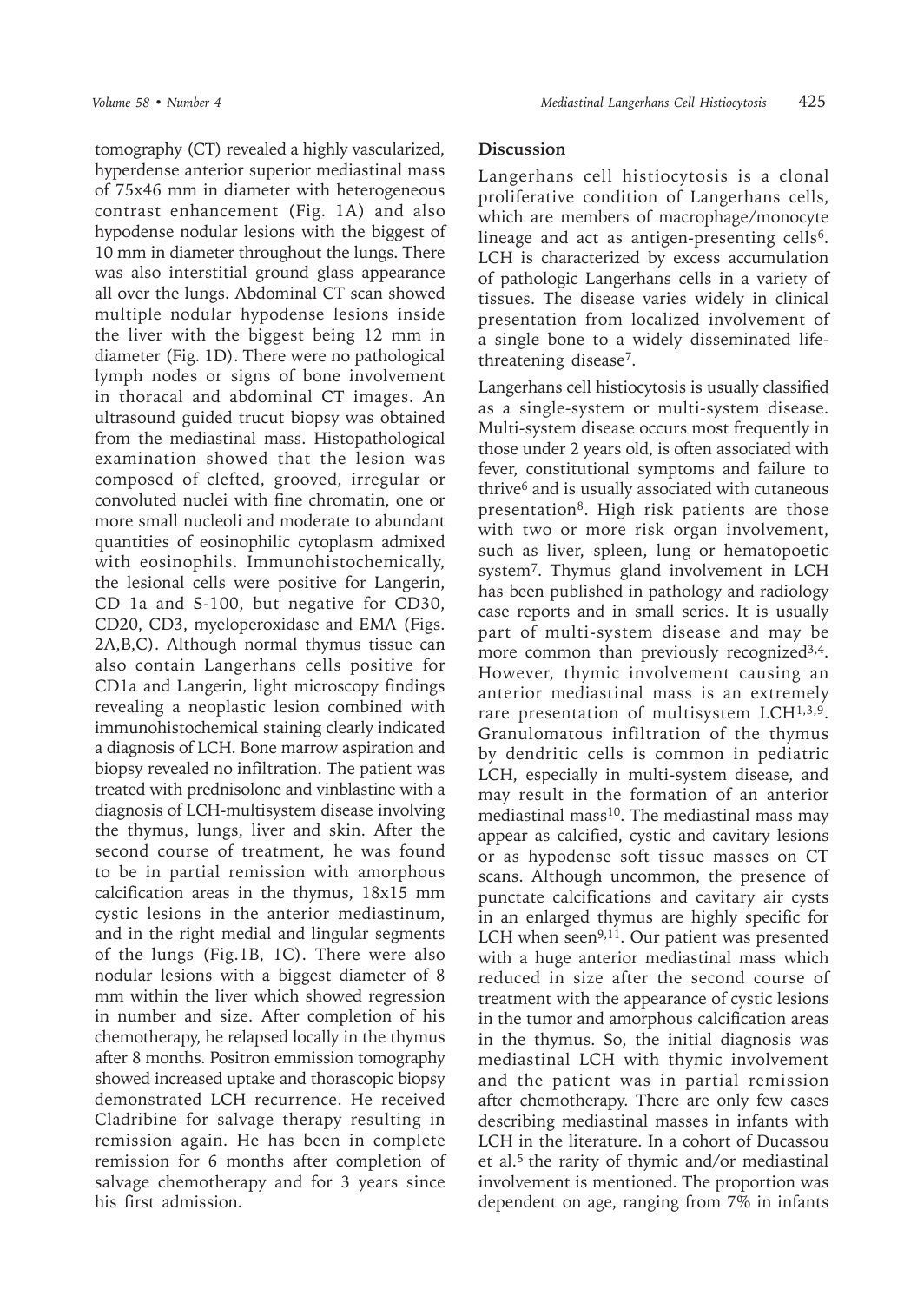426 *Tekkeşin F, et al The Turkish Journal of Pediatrics • July-August 2016*



**Fig. 1.** Axial plan CT of the chest and abdomen. A. Large anterior mediastinal mass with low enhancement and tiny calcifications. B. Markedly shrinked mass lesion with some amorf calcifications after chemotherapy. C. Lung parenchyma showing multiple cysts and cavitations which appear after treatment. D. Multiple hypodense nodular lesions in liver parenchyma.

less than 1 year of age, decreasing to less than 1% in older children5. The referral to hospital with symptoms of mediastinal involvement are mostly during infancy. There are 22 patients diagnosed during the first year of life in the literature with mediastinal involvement<sup>5</sup>; 9 of the infants had respiratory symptoms like our patient. Mediastinal involvement was almost always associated with multi-systemic disease as in our patient. Hatakeyama et al.<sup>4</sup> reported a 2-month-old baby who was diagnosed to have skin-only LCH at the age of 6 months followed without any treatment. His cutaneous LCH gradually regressed but relapsed with isolated thymic involvement when he was 11 months old. His chest X-ray revealed mediastinal enlargement and computed tomography of the chest showed thymic enlargement with punctuate calcifications and heterogeneous contrast enhancement. He was successfully treated with chemotherapy and respiratory symptoms resolved. Our patient had also presented with similar skin lesions except for early regression of the lesions which were thought to be non-specific.

Spontaneous regression of LCH skin lesions is not uncommon. Congenital self-healing reticulohistiocytosis, self-limited variant of LCH with only skin involvement, has a characteristic of presence of cutaneous lesions such as papules, nodules and vesicles, usually at birth or in the neonatal period, without any systemic



**Fig. 2.** A. Lesional cells with eosinophilic cytoplasm and grooved nuclei admixed with eosinophils (HE, original magnification ×200) B. Lesional cells stained positive for Langerin (original magnification x400) C. Strong immunoreactivity for CD1a (original magnification  $\times$ 400)

involvement. Spontaneous involution and absence of systemic symptoms are marked characteristics for differential diagnosis with the other clinical spectra of LCH<sup>12</sup>. Despite many studies showing spontaneous resolution 12-14, there may be dissemination or relapse of the illness in some cases, demonstrating that the clinical course is quite variable and a longterm follow-up is essential4,15,16. In a neonatal cohort of LCH by Minkov et al.17, the rate of spontaneous regression in the non-treated patients with cutaneous SS-LCH was 56% (5 of 9 patients), while disease progression requiring systemic therapy and reactivation was observed in 4 and 2 patients, respectively<sup>17</sup>.

Picarsic J et al.<sup>18</sup> described 4 distinct histologic patterns of Langerhans cell proliferations and LCH of the thymus with relevance for diagnosis and treatment<sup>18</sup>. Group 1 consists of LCH-like hyperplasia found during incidental thymectomy or as an incidental finding during unrelated computed tomography (CT) imaging. None had evidence of LCH disease, either at the time of diagnosis or in subsequent follow-up. Single system LCH of the thymus differs from the incidental LCH-like hyperplasia largely in the extent of the process within the thymus, based on gland destruction with necrosis and punctate calcifications and a surrounding fibrotic response makes Group 2. Involvement in MS LCH represents the largest group of thymic LCH. Although many MS LCH cases in the literature do not describe the histologic pattern of thymic LCH involvement, thymic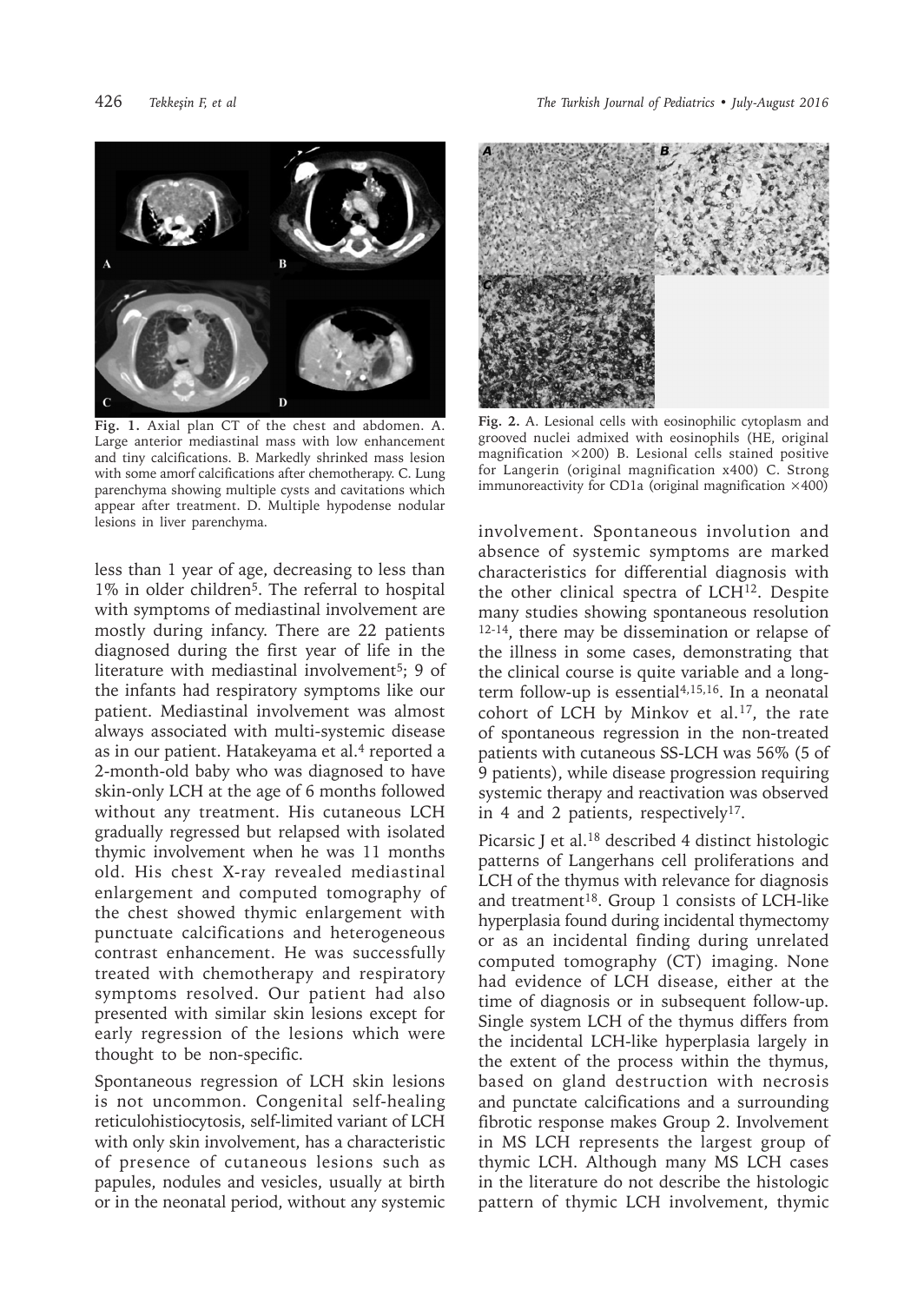involvement of MS LCH occurs predominately in the youngest  $(<1$  year) patients with LCH, both with and without systemic symptoms, but all with active disease, showing higher rates of reactivation and mortality. Group 4 are mixed histiocytic disorders including JXG lesions occurring after LCH, and are very rare. Since the biopsy material was too small to reach a definitive decision histologically, according to the study, our patient probably falls into Group 3 defined by variable histologic thymic involvement, from confined medullary LCH aggregates to architectural disruption in the context of MS LCH, requiring systemic therapy and having worse survival rates. Age of our patient being <1 year of age and showing recurrence are consistent with Group 3.

The prognosis of LCH depends on the patient's age, the presence of organ involvement at the time of diagnosis, the presence and severity of organ dysfunction and involvement of high risk organs, (hematopoietic system, liver, spleen and lung) and the response to treatment during the disease course<sup>4,8</sup>. Involvement of the hematopoietic system, liver, spleen and lung is seen predominantly in children <2 vears old. Ducassau et al.<sup>5</sup> conclude that mediastinal involvement was always associated with multi systemic diseases, with half of them having affected risk organs. Although thymic involvement may result in significant adverse symptoms, it is not considered as a major organ determining the prognosis. The deaths were rather due to already known risk organs, supportive care and/ or toxicity of second-line therapy in the cohort<sup>5</sup>. On chest radiography, early stages of pulmonary involvement present as a nodular pattern, with nodule diameters ranging from 1 to 10 mm. In later stages, the nodular pattern is replaced by a coarse reticular pattern caused by cystic lesions<sup>19</sup>. In our patient, multisystem involvement including lung and liver, young age and partial remission after chemotherapy can all be considered as adverse prognostic factors.

To our knowledge, our case is the youngest patient to have a mediastinal mass due to thymic involvement of LCH who survived. The differential diagnosis of mediastinal mass in children should also include LCH, especially multi-system disease. On the other hand, skin lesions in infants can be the only presenting

symptom which usually shows spontaneous regression before a definitive diagnosis is made. LCH should be kept in mind in the differential diagnosis of skin lesions in infants, and a careful evaluation for systemic disease with close follow-up for relapses is essential even in patients with spontaneous resolution of the disease.

## **REFERENCES**

- 1. Siddaiah R, Weinblatt M, Roberts J, Cataletto M. Anterior mediastinal bone-eroding mass with disseminated lung lesions. Chest 2011; 140; 1371-1376.
- 2. Pizzo PA, Poplack DG. Principles and Practice of Pediatric Oncology, 6th ed. Philedelphia: Lippincott Williams and Wilkins 2011: 703-716.
- 3. Junewick JJ, Fitzgerald NE. The thymus in Langerhans cell histiocytosis. Pediatr Radiol 1999; 29: 904-907.
- 4. Hatakeyama N, Hori T, Yamamoto M, et al. An infant with self-healing cutaneous Langerhans cell histiocytosis followed by isolated thymic relapse. Pediatr Blood Cancer 2009: 53; 229-231.
- 5. Ducassou S, Seyrig F, Thomas C, et al. Thymus and mediastinal node involvement in childhood langerhans cell histicytosis: Long-term follow-up from the French National Cohort. Pediatr Blood Cancer 2013; 60: 1759- 1765.
- 6. Elliott M, Kokai GK, Abernethy LJ, Pizer BL. Spontaneous resoluton of isolated thymic langerhans cell histiocytosis. Med Pediatr Oncol 2002; 38: 274- 276.
- 7. Weitzman S, Egeler RM. Langerhans cell histiocytosis: update for the pediatrician. Current Opin in Pediatr 2008; 20: 23-29.
- 8. Lucioni M, Beluffi G, Bandiera L, et al. Congenital aggressive variant of Langerhans Cells histiocytosis with CD56+/E-Cadherin– phenotype. Pediatr Blood Cancer 2009; 53: 1107-1110.
- 9. Abramson SJ, Berdon WE, Reilly BJ, Kuhn JP. Cavitation of anterior mediastinal masses in children with histiocytosis-X. Report of four cases with radiographic, pathologic finding and clinical follow-up. Pediatr Radiol 1987; 17: 10-14.
- 10. Crawley AJ, Guillerman RP. Langerhans cell histiocytosis with intrathymic calcifications and cavitation. Pediatr Radiol 2010; 40(Suppl 1): S62.
- 11. Heller GD, Haller JO, Berdon WE, Sane S, Kleinman PK. Punctate thymic calcification in infants with untreated langerhans' cell histiocytosis: report of four new cases. Pediatr Radiol 1999; 29: 813-815.
- 12. Orle J, Mosca AM, Sousa MAJ, Lima CM, Adriano AR, Rezende PM. Congenital self healing reticulohistiocytosis in a newborn (Hashimato Pritzker). An Bras Dermatol 2011; 86: 785-788.
- 13. Kapur P, Erickson C, Rakheja D, Carder KR, Hoang MP. Congenital self-healing reticulohistiocytosis (Hashimato-Pritzker disease): ten year experience at Dallas Children's Medical Center. J Am Acad Dermatol 2007; 56: 290-294.